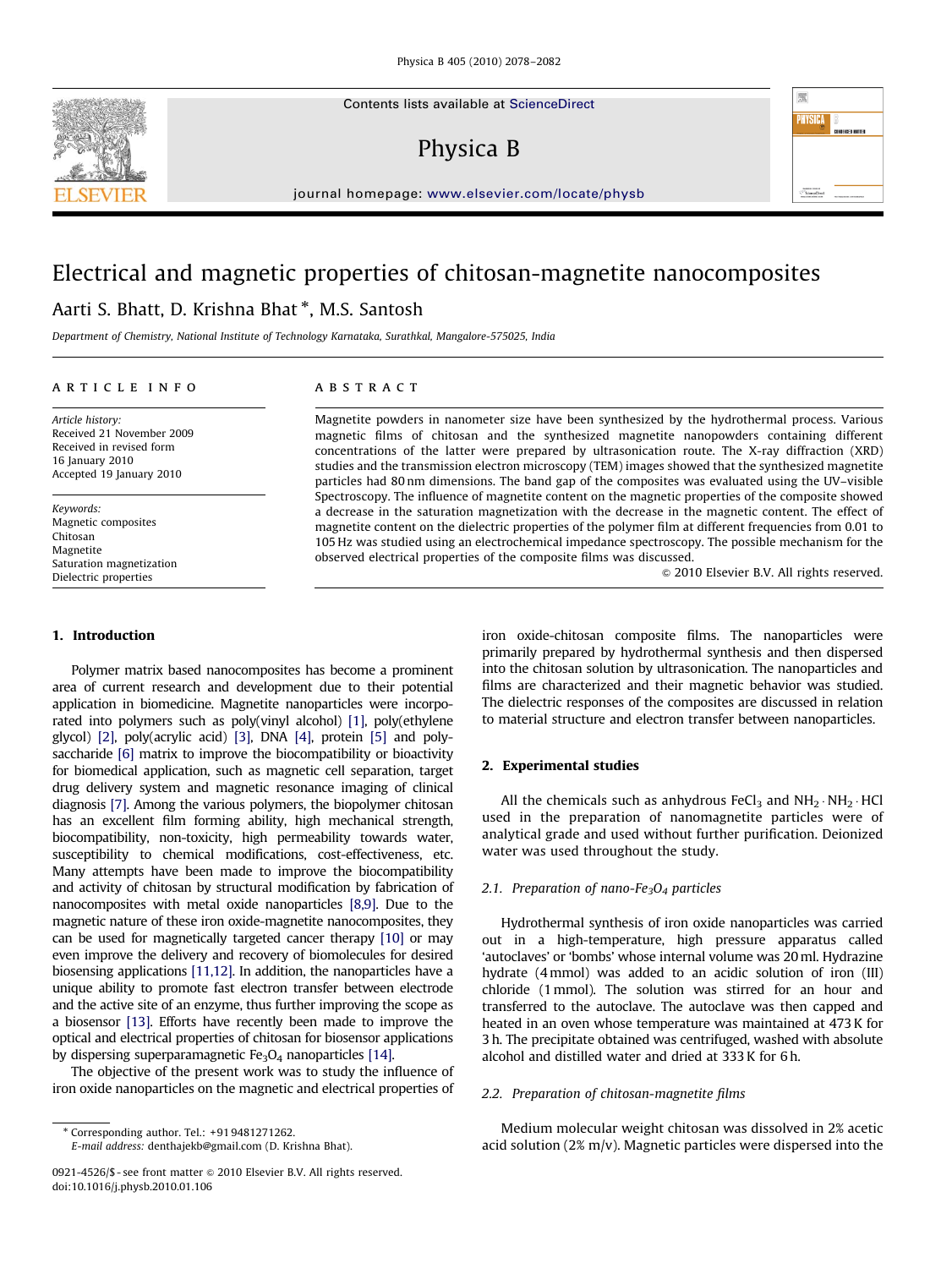prepared chitosan-acetic acid solution by ultrasonic irradiation for 60 min. According to the percentage of magnetic particles added, the resulting suspensions were termed as PC, CM1, CM2, CM3 and CM4 for 0%, 10%, 20%, 40% and 50%, respectively. After sonication, the composite blends were poured into a glass plate and dried at 333 K for 6 h. The glass plates were cooled and subsequently immersed in alkali solution to finally get the chitosan-magnetite films. The films were further soaked in distilled water for 24 h to remove the residual solvent.

The X-ray powder diffraction analysis was conducted on a Bruker ASS X-ray diffractometer at a scanning rate of  $4^\circ$  per minute with 2 $\theta$  ranging from 10 $\degree$  to 90 $\degree$ , using Cu K<sub> $\alpha$ </sub> radiation  $(\lambda = 1.5406 \text{ Å})$ . The morphological analysis of iron oxide nanoparticles was analyzed using transmission electron microscopy (JEOL 2000 FX). The UV–visible spectroscopy of the composites was performed using a GBC-Cintra 101 spectrophotometer in the



Fig. 1. The XRD pattern of the synthesized magnetite nanoparticles and the composites.

range 200–400 nm. 0.1M HCl solution was used for the analysis. The magnetic properties were assessed with a vibration sample magnetometer (ADE-DMS EV-7 VSM). From the magnetic saturation and coercivity values, the effect of the nanoparticles was evaluated. Electrochemical measurements were carried out in GAMRY instruments (Series-G750) at room temperature in the presence of phosphate buffer saline (100 mM, pH 7.0, 09% NaCl) containing 50 mM  $[Fe(CN)_6]^{3-/4-}$  as the electrolyte. Samples were mounted on the conductivity holder with stainless steel electrodes of diameter 1 cm under spring pressure.

### 3. Results and discussion

The XRD patterns of magnetite (PM) and chitosan-magnetite films (CM1–CM4) are shown in Fig. 1. PM showed diffraction peaks at  $2\theta$ =30.1°, 35.5°, 43.0°, 57.1°, 62.7°, which can be indexed to  $(220)$ ,  $(311)$ ,  $(400)$ ,  $(511)$  and  $(400)$  planes of magnetite, respectively. The reflection peaks obtained in this figure are in good agreement with the standard magnetite file (JCPDS no 82-1533), indicating that the sample has a cubic crystalline structure. The average crystallite size obtained from the Scherrer equation was about 80 nm. Also, it was observed that decrease in the amount of hydrazine from 4 to 2 mmol at lower temperatures, resulted in the mixture of  $\alpha$ -Fe<sub>2</sub>O<sub>3</sub> and Fe<sub>3</sub>O<sub>4</sub> phases. This shows that synthesis temperature as well as the amount of hydrazine hydrate has an influence on the phase of the product. A similar observation was reported by Wang et al. [\[15\]](#page-4-0). The formation of single phase  $Fe<sub>3</sub>O<sub>4</sub>$  particles in presence of higher amount of hydrazine hydrate may be due to the thermal decomposition of the excess hydrazine hydrate at elevated temperature [\[16\].](#page-4-0)

#### $3N_2H_4 \rightarrow 4NH_3 + N_2$

Nitrogen may protect  $Fe<sub>3</sub>O<sub>4</sub>$  from further oxidation by air.

Fig. 2 shows the TEM micrograph of iron oxide particles. The TEM analysis of the products provided information on the size and morphology of the nanoparticles. It can be seen from Fig. 2 that the magnetite particles had a hexagonal shape with weak agglomeration.



Fig. 2. The TEM image of magnetite nanoparticles.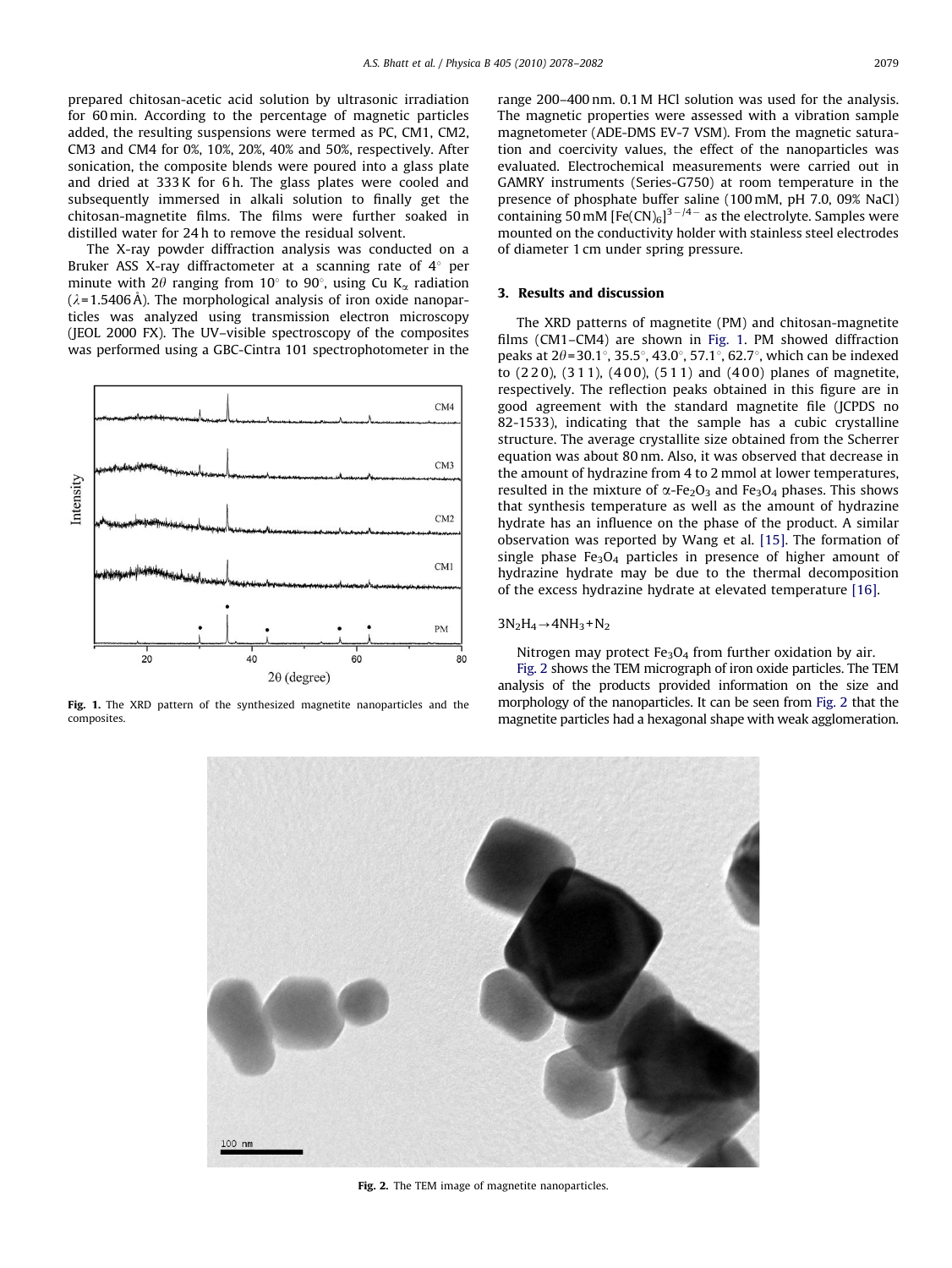<span id="page-2-0"></span>Fig. 3 shows the absorption spectra of chitosan-magnetite composites. The spectrum of pure chitosan (PC) shows the fundamental absorption edge at 244.48 nm whereas in CM1, CM2, CM3 and CM4 composites the values are found at 276.21, 284.27, 287.97 and 290.46 nm respectively. The band gap values are calculated using the formula Ea=1.24/ $\lambda_{\text{max}}$ , where  $\lambda_{\text{max}}$  is the fundamental absorption edge and is presented in Table 1 [\[17\].](#page-4-0) The observed red shift may arise from the structural changes and difference in particle sizes [\[18\].](#page-4-0)

The magnetic properties of the synthesized nanoparticles and films were evaluated using a VSM. The measurements were carried out at room temperature (Fig. 4). The magnetization curve of pure magnetite nanoparticles showed a small hysteresis loop. The saturation magnetization at room temperature was 17.852 emu/g, which is much smaller than that of bulk  $Fe<sub>3</sub>O<sub>4</sub>$ [\[19,20\].](#page-4-0) The magnetic properties of chitosan-magnetite films depend on Fe<sub>3</sub>O<sub>4</sub> content as shown in Table 1. Increase in Fe<sub>3</sub>O<sub>4</sub> content from 0% to 50% considerably increases the saturation magnetization to 10.31 emu/g. Further, there have been several reports on the decrease in Ms values of composites as iron oxide nanoparticles are embedded into a non-magnetic polymer matrix [\[21–23\].](#page-4-0) It is thus obvious that the Ms values of the composites are lower than that of the pure magnetite nanoparticles.

Electrochemical impedance spectroscopy measures impedance of electrode surface as a function of frequency due to variation in interfacial properties of the interface of the electrode electrolyte. The modification of electrode surface results in change in the value of surface electron transfer resistance  $(R_{CT})$ . Table 1 lists the  $R_{CT}$  values of the samples obtained by fitting the impedance plot with a Randles circuit, wherein the capacitance was treated as a constant phase element (CPE) to average out effects, due to inhomogeneties. Fig. 5 shows the Nyquist diagrams of the films in phosphate buffer solution



Fig. 3. The UV–visible spectra showing the absorption edge of the samples (a) PC, (b) CM1, (c) CM2, (d) CM3, and (e) CM4.

Table 1

Bandgap, Ms,  $R_{CT}$  and  $\sigma_{RT}$  values for pure and composite samples.

| Sample     | Band gap (eV) | $Ms$ (e mug <sup>-1</sup> ) | $R_{CT}$ (K ohms)                | $\sigma_{RT}$ (S cm <sup>-1</sup> )             |
|------------|---------------|-----------------------------|----------------------------------|-------------------------------------------------|
| PC.<br>CM1 | 5.07<br>4.49  | 6.00                        | $234.10 \times 10^{4}$<br>299.80 | $3.40 \times 10^{-13}$<br>$2.97 \times 10^{-9}$ |
| CM2        | 4.36          | 7.59                        | 176.30                           | $5.78 \times 10^{-9}$                           |
| CM3<br>CM4 | 4.31<br>4.27  | 8.63<br>10.31               | 83.46<br>8.23                    | $1.14 \times 10^{-8}$<br>$1.24 \times 10^{-7}$  |
| <b>PM</b>  |               | 17.85                       |                                  |                                                 |



Fig. 4. (a) Room temperature magnetization curves for (a) CM1, (b) CM2, (c) CM3, (d) CM4, and (e) PM and (b) enlarged view.



Fig. 5. Nyquist plot for the samples (a) PC, (b) CM1, (c) CM2, (d) CM3, and (e) CM4.

in the frequency range from 0.01 to  $10<sup>5</sup>$  Hz at room temperature. It is observed that  $R<sub>CT</sub>$  obtained for chitosan decreases as the magnetite content increases. This suggests that for chitosan films embedded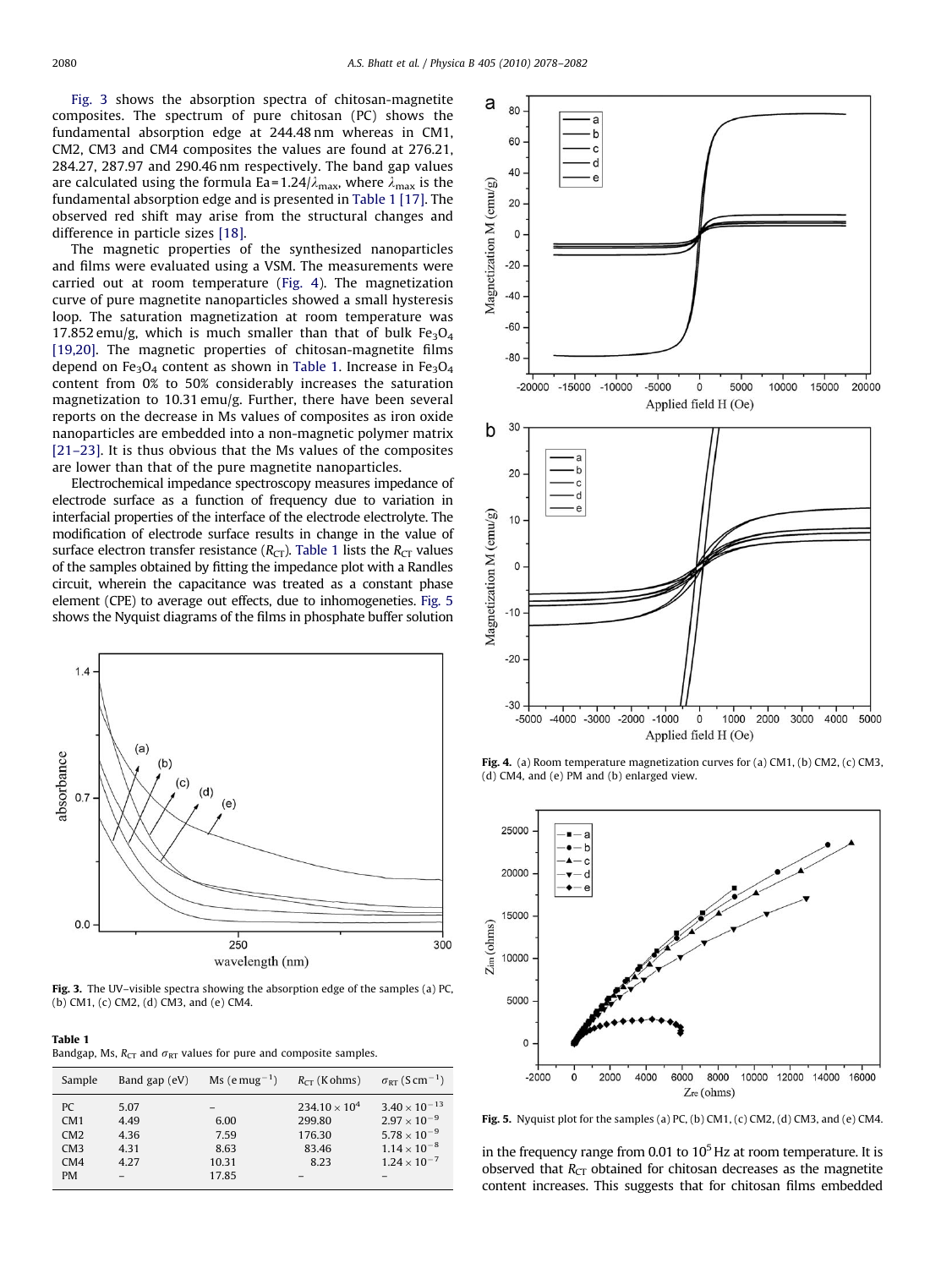<span id="page-3-0"></span>

Fig. 6. a. Dielectric constant as function of frequency for the samples (a) PC, (b) CM1, (c) CM2, (d) CM3, and (e) CM4. and (b) dielectric loss as a function of frequency for the samples (a) PC, (b) CM1, (c) CM2, (d) CM3, and (e) CM4.

with magnetite, electron transfer is easier between solution and the electrode due to the permeable structure of the chitosan polymer [\[13\]](#page-4-0). As expected, the conductivity of the samples increased with increase in the magnetite content in the polymer film [\(Table 1\)](#page-2-0). The bulk ionic conductivities ( $\sigma$ ) were determined from the complex impedance spectra using the equation,  $\sigma = L/RA$  where L, A and R are respectively, the thickness, area and bulk resistance of the samples. The bulk resistance was calculated from the high frequency intercept on the real impedance axis of the Nyquist plot [\[24\].](#page-4-0)

Complex impedance data,  $Z^*$ , can be represented by its real,  $Z_R$ and imaginary,  $Z_I$  parts by the relation

$$
Z^* = Z_R + jZ_I \tag{1}
$$

The equations for the dielectric constant,  $\varepsilon_R$  and the dielectric loss,  $\varepsilon_{\rm I}$  can be shown as

$$
\varepsilon_{\rm R} = \frac{Z_{\rm I}}{\omega C_{\rm o}(Z_{\rm R}^2 + Z_{\rm I}^2)}\tag{2}
$$

$$
\varepsilon_{\rm l} = \frac{Z_{\rm R}}{\omega C_{\rm o}(Z_{\rm R}^2 + Z_{\rm l}^2)}\tag{3}
$$

Here  $C_0 = \varepsilon_0 A/t$  and  $\varepsilon_0$  is the permittivity of free space, A is the electrolyte–electrode contact area and  $t$  is the thickness of the sample and  $\omega = 2\pi f$ , f being the frequency in Hz.

Figs. 6(a) and (b) shows respectively the dielectric constant  $(\varepsilon')$ and the dielectric loss  $(e'')$  of the films with varying frequencies. Dielectric constant describes the stored energy while the dielectric loss describes the dissipated energy. It is clear from the figure that both  $\varepsilon'$  and  $\varepsilon''$  decreased with increase in frequency for all the samples. However, the decrease in  $\varepsilon'$  is more rapid than in  $\varepsilon$ ". In the high frequency range (above 10<sup>3</sup> Hz) the values of  $\varepsilon$ <sup>'</sup> become closer to the values of  $\varepsilon$ ". Also, no appreciable relaxation peaks are observed in the frequency range employed in the study.

The decrease in dielectric constant with increase in frequency is due to the fact that the polarization decreases and then reaches a constant value beyond a certain frequency limit (higher frequencies). The variation in dielectric constant with frequency clearly reveals that the dispersion exhibited by the samples is due to the Maxwell–Wagner type of interfacial polarization and in agreement with Koop's phenomenological theory [\[25–27\].](#page-4-0) This behavior can be explained by assuming the mechanism of dielectric polarization, which is similar to that of conduction mechanism [\[28\].](#page-4-0)

The Fe<sup>2+</sup>  $\Leftrightarrow$  Fe<sup>3+</sup> electron exchange results in the local displacement of charges in the direction of an applied electric field, which is responsible for polarization in ferrites [\[26\].](#page-4-0) The polarization decreases with increase in frequency of the externally applied electric field and the electronic exchange between  $Fe<sup>2+</sup>$  and  $Fe<sup>3+</sup>$  is independent of variations in applied field, thereby resulting in decrease in dielectric constant. The magnitude of exchange depends on the concentration of  $Fe^{3+}/Fe^{2+}$  ion pairs present at the B-site.

### 4. Conclusions

In summary, crystalline magnetite nanoparticles were prepared and embedded in the chitosan polymer. The optical band gap values of the composites showed a red shift, which confirmed the dispersion of the magnetic filler in the polymer matrix. The saturated magnetization of the composite films could reach a value of 10.31 emu/g with 50% doping of magnetite. The impedance spectroscopy results show that the presence of nanoparticles eases the electron transfer between the solution and the electrode and the  $R_{CT}$  value goes as low as 8.23 ohms. The nanocomposites may apply to the magnetic field assisted drug delivery systems, cell/enzyme immobilization, biosensors and many other industrial processes.

## Acknowledgement

We gratefully acknowledge DST, India for their financial support in the form of an R&D project grant. We also like to thank Mr. Sivakumar, Indian Insitute of Technology, Kanpur for helping us with magnetic measurements. ASB is grateful to NITK Surathkal for the award of a research fellowship.

#### References

- [1] A. Sinha, J. Chakraborty, S.K. Das, S. Das, V. Rao, P. Ramachandrarao, Mater. Trans. 42 (2001) 1672.
- Y. Zhang, N. Kohler, M. Zhang, Biomaterials 23 (2002) 1553.
- [3] S. Si, A. Kotal, T.K. Mandal, S. Giri, H. Nakamura, T. Kohara, Chem. Mater. 16 (2004) 3489.
- [4] S. Mornet, A. Vekris, J. Bonnet, E. Duguet, F. Grasset, J.H. Choy, J. Portier, Mater. Lett. 42 (2000) 183.
- [5] M. Allen, D. Willits, J. Mosolf, M. Young, T. Douglas, Adv. Mater. 14 (2002) 1562.
- [6] P. Sipos, O. Berkersi, E. Tombacz, T.G.S. Pierre, J. Webb, J. Inorg. Biochem. 95 (2003) 55.
- [7] D. Bahadur, J. Giri, Sadhana 28 (2003) 639.
- [8] Y. Miao, S.N. Tan, Analyst 125 (2000) 1591.
- [9] C. Xu, H. Cai, P. He, Y. Fang, Analyst 126 (2001) 62.